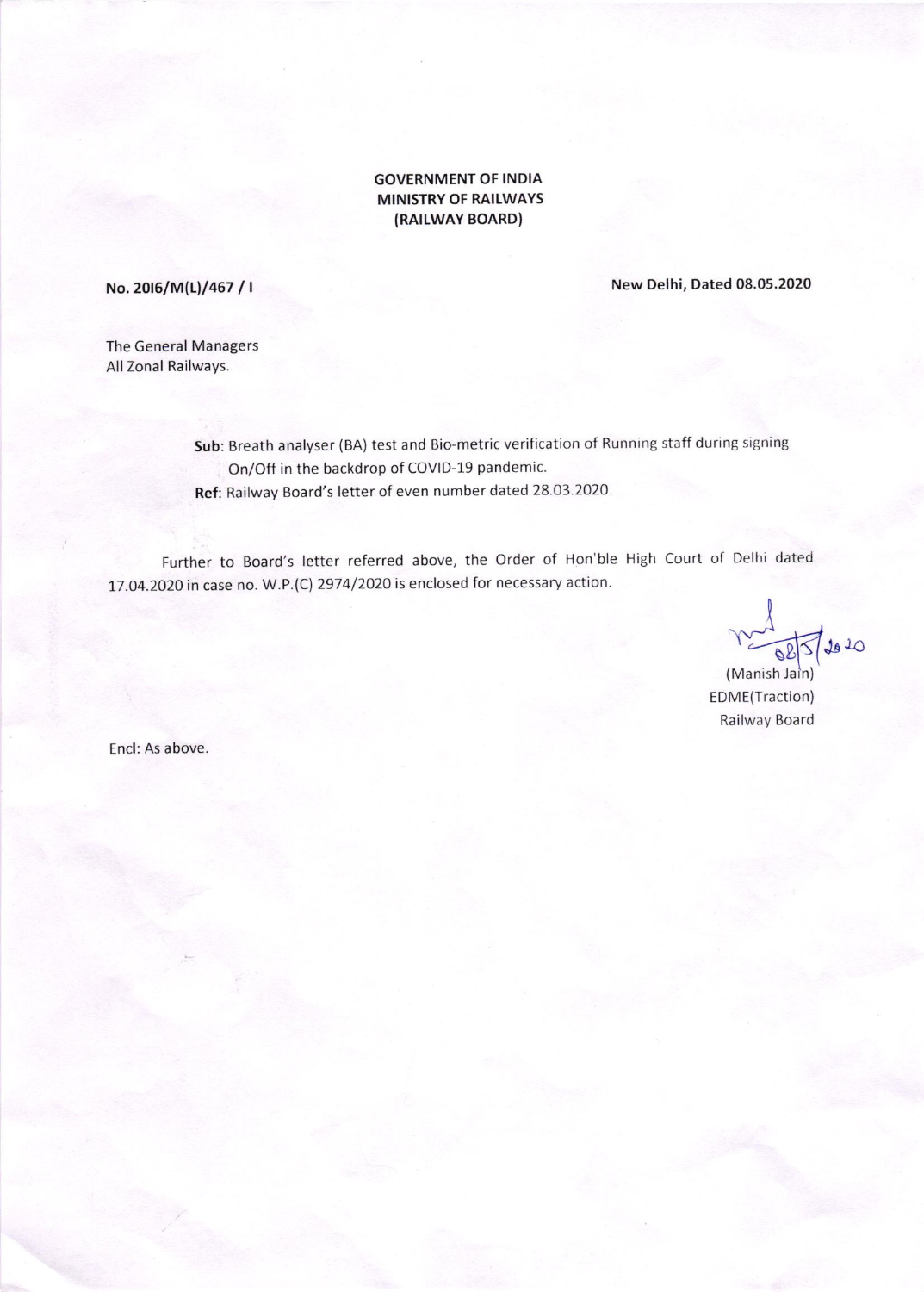# भारत सरकार/GOVERNMENT OF INDIA रेल मंत्रालय/MINISTRY OF RAILWAYS (रेलवे बोर्ड/RAILWAY BOARD)

सं.2016/एम (एल)/467/1

नई दिल्ली, दिनांक: 08.05.2020

महाप्रबंधक, सभी क्षेत्रीय रेलें।

> विषय: कोविड-19 महामारी को देखते हुए रनिंग स टाफ की इयूटी पर आते और जाते समय ब्रीद एनालाइज़र जांच और बायोमेट्रिक प्रमाणन।

संदर्भ: रेलवे बोर्ड का दिनांक 28.03.2020 समसंख यक पत्र।

बोर्ड के उक त संदर्भित पत्र के क्रम में, रिट याचिका (सिविल) सं.2974/2020 के मामले में माननीय उच्च न यायालय दिल ली के दिनांक 17.04.2020 के आदेश आवश्यक कार्रवाई हेतू संलग्न में।

संलग नक: यथोक त।

(मनीष जैन) कार्यपालक निदेशक यांत्रिक इंजी. (कर्षण) रेलवे बोर्ड